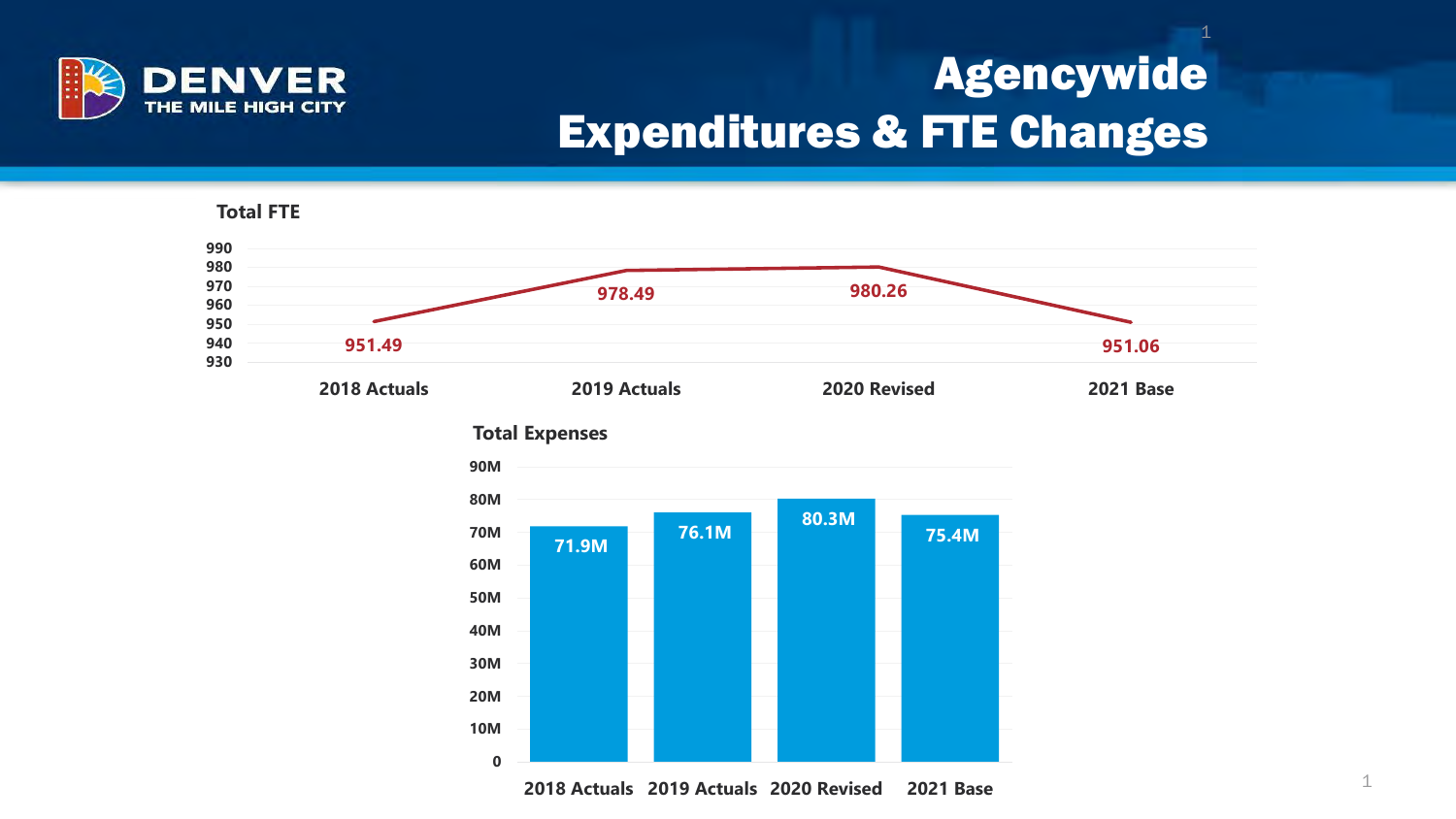

#### YOY Revenue Change



- Types of Revenue
	- o Recreation program fees
	- o Recreation membership fees
	- o Permitting fees
- When will we open? o Assuming full operations by April 15, 2021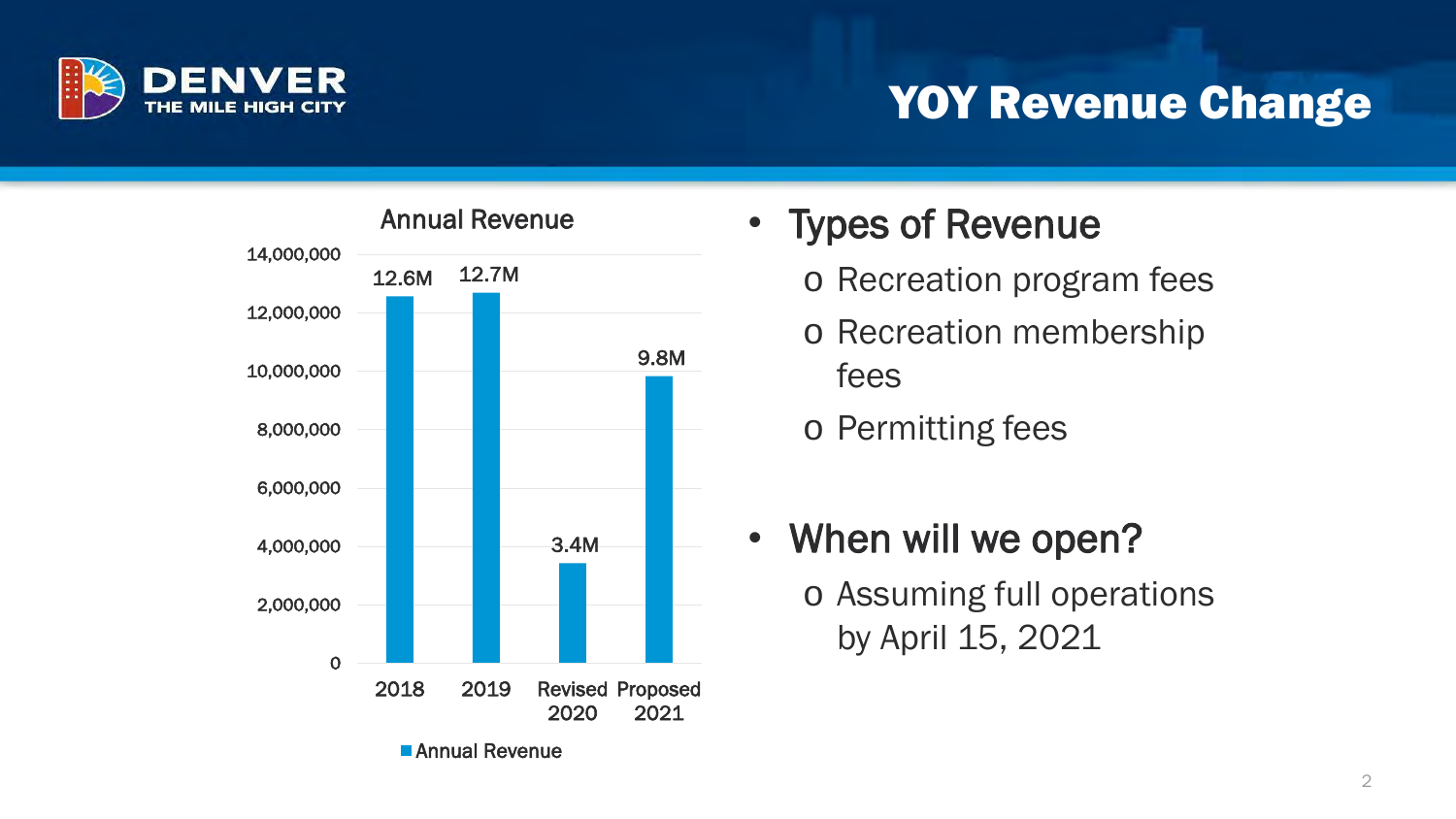

### Budget Methodology

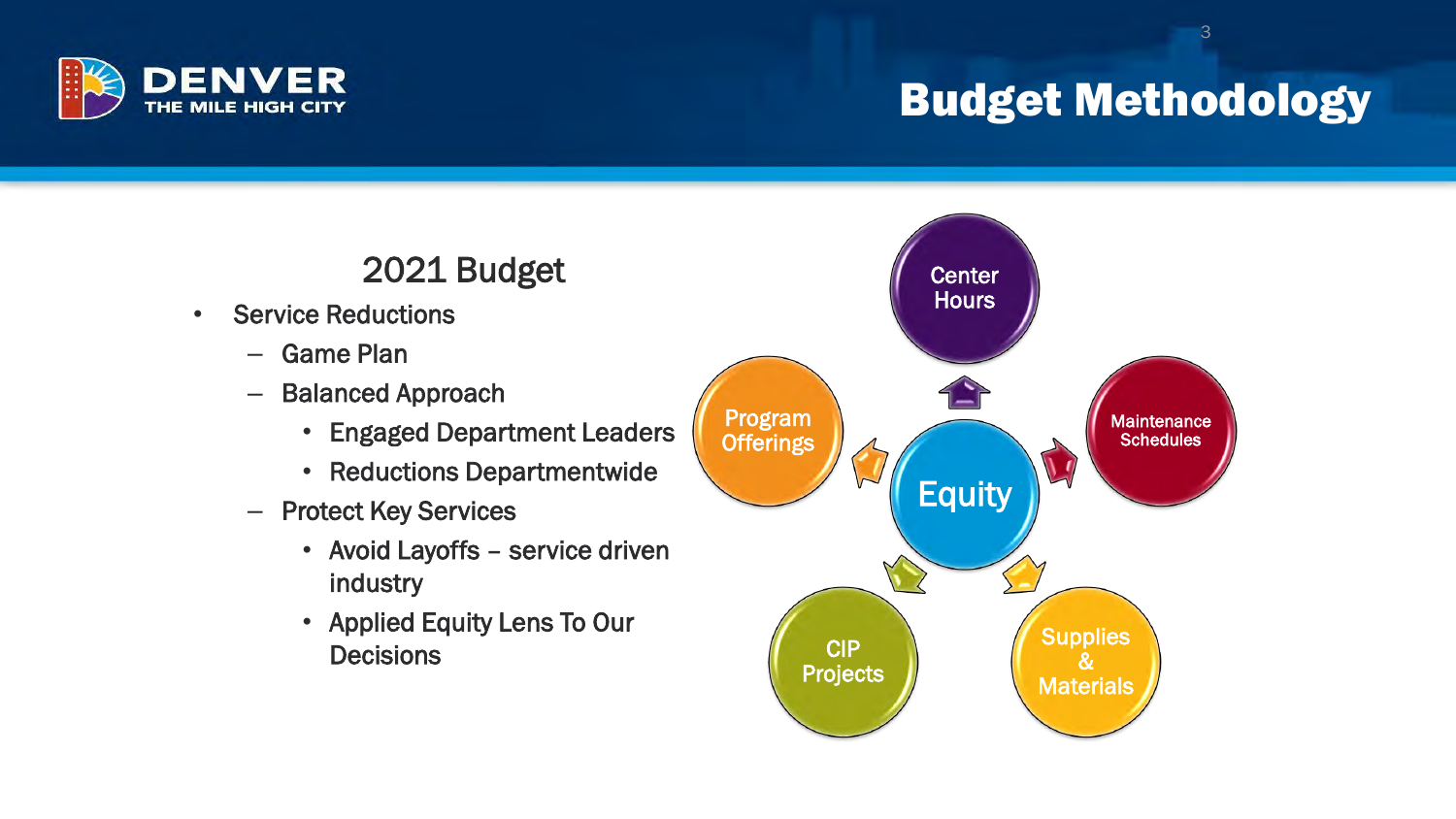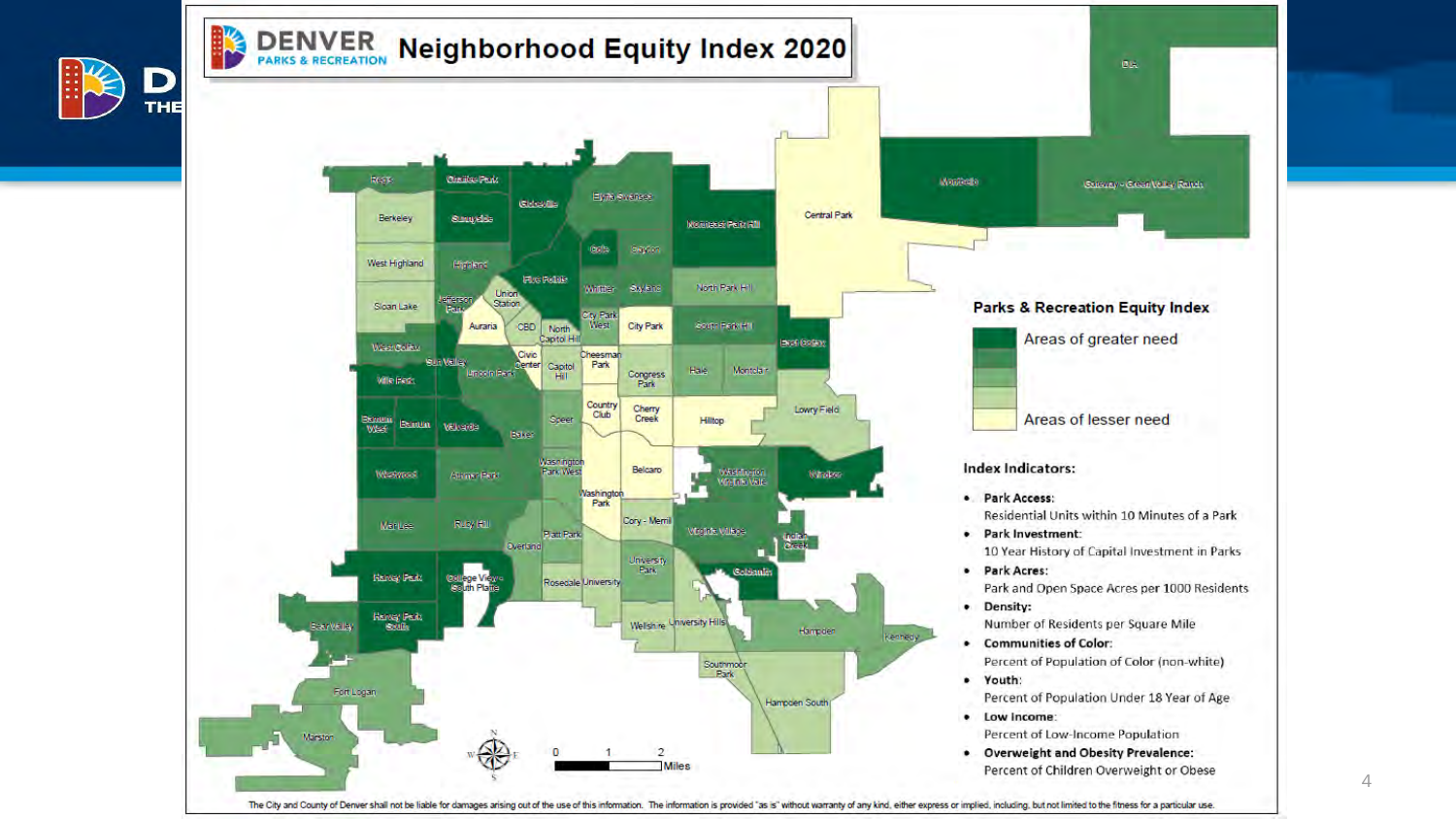

# Agency Reductions

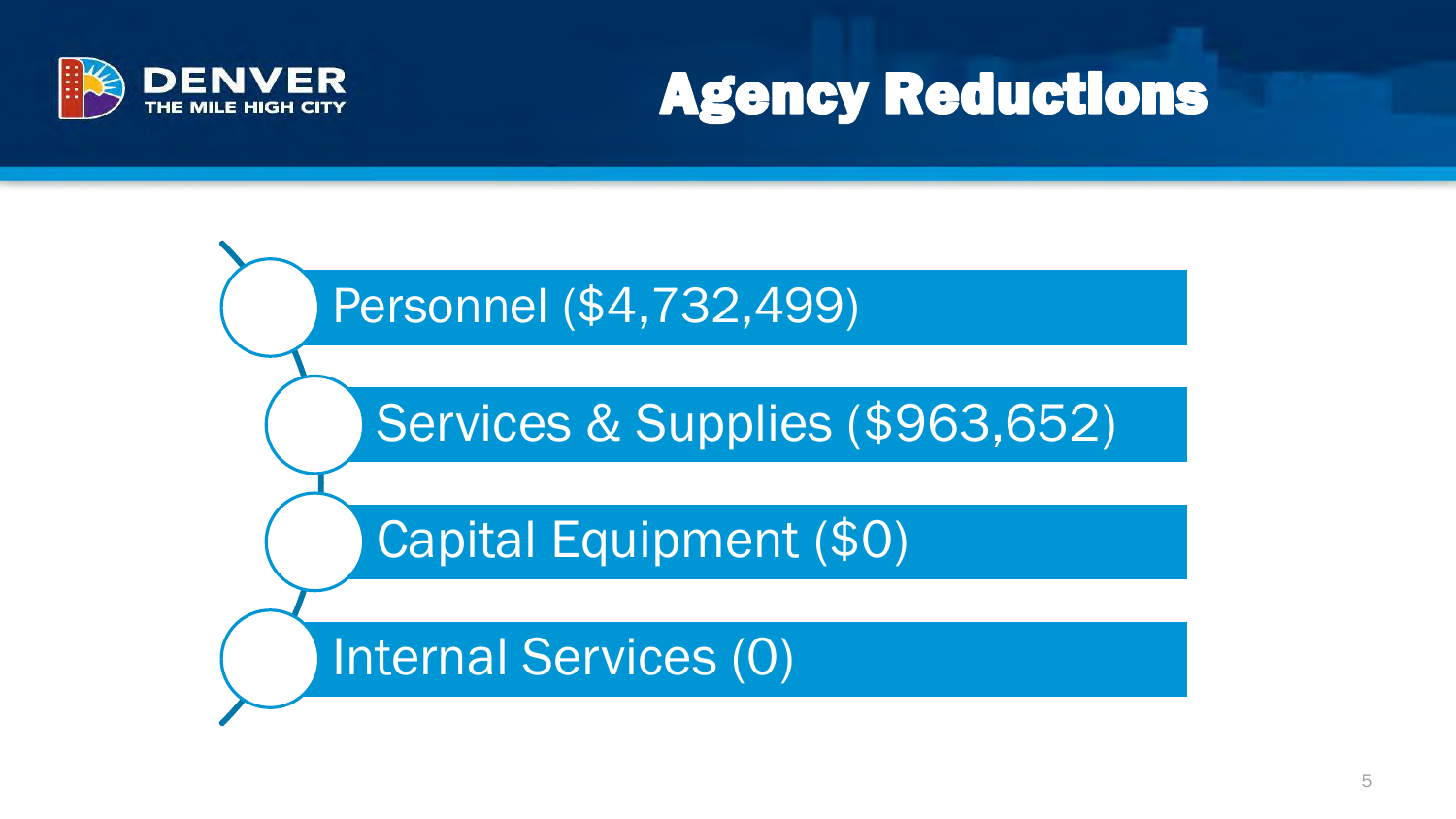



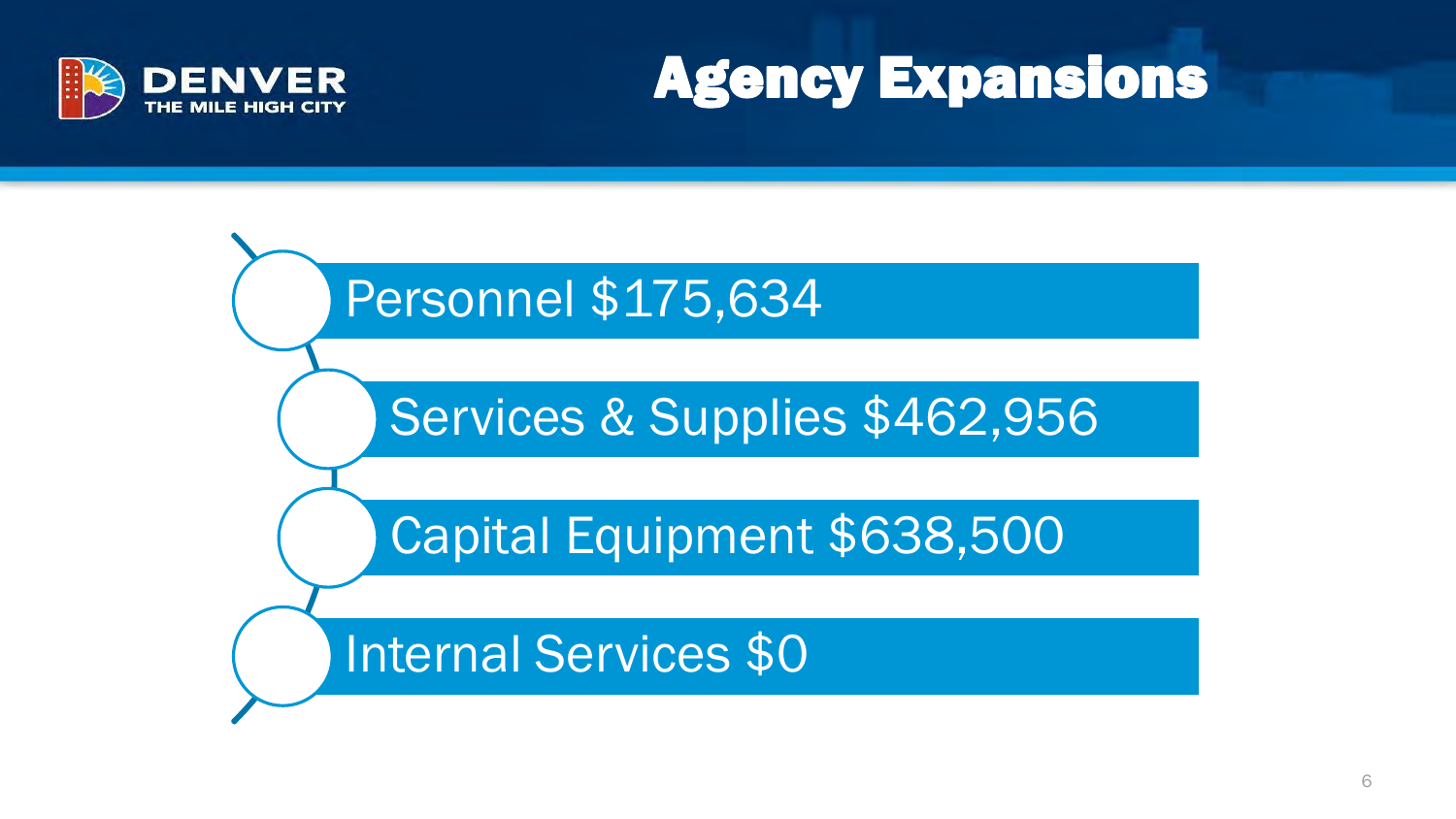

#### YOY \$ (General Fund) Change

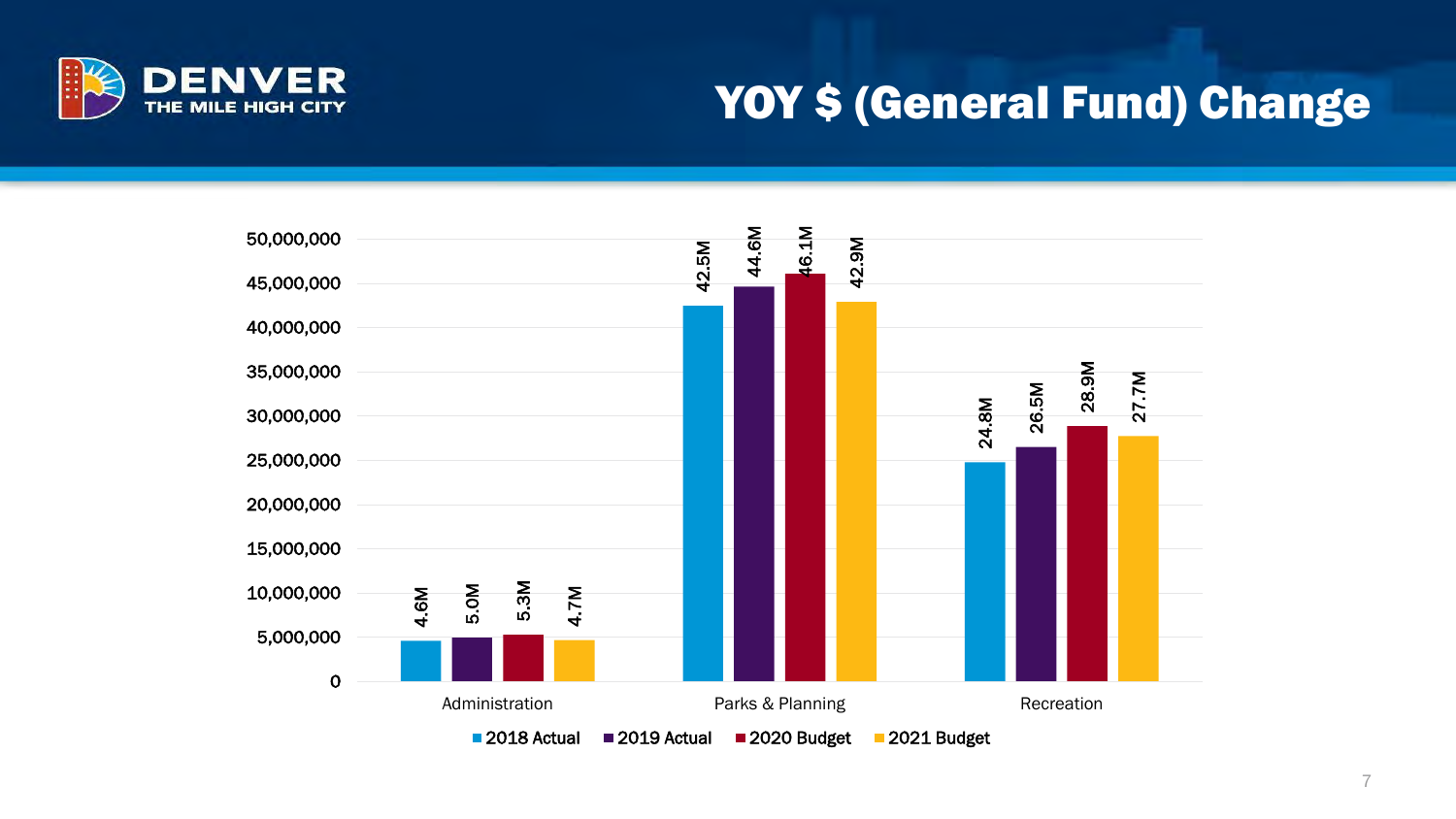

#### Parks and Recreation Agencywide Key Budget Changes

| <b>Key Budget Changes</b>                                                                             |                         |                                                                                                                                                                                                                                                                                                                           |  |
|-------------------------------------------------------------------------------------------------------|-------------------------|---------------------------------------------------------------------------------------------------------------------------------------------------------------------------------------------------------------------------------------------------------------------------------------------------------------------------|--|
| <b>Description</b>                                                                                    | <b>Financial Change</b> | <b>Key Impacts</b>                                                                                                                                                                                                                                                                                                        |  |
| Minimum wage increase                                                                                 | \$699,800               | Increase to Recreation Division on-call wages.                                                                                                                                                                                                                                                                            |  |
| <b>Special Incentive</b><br><b>Retirements</b><br><b>19.0 FTE</b>                                     | (\$1,788,000)           | We will discuss these impacts under each<br>division.                                                                                                                                                                                                                                                                     |  |
| <b>Reduction in salary</b><br>expenses in General Fund<br>for staff time spent on<br>capital projects | (\$1,054,700)           | A reduction in personnel due to charging the<br>salary portion of positions for time spent<br>supporting the delivery of GO Bond and CIP<br>projects to the Elevate Denver Bond program<br>and Capital Improvement Program for 2021.<br>There are no impacts to planned projects as a<br>result of this financial action. |  |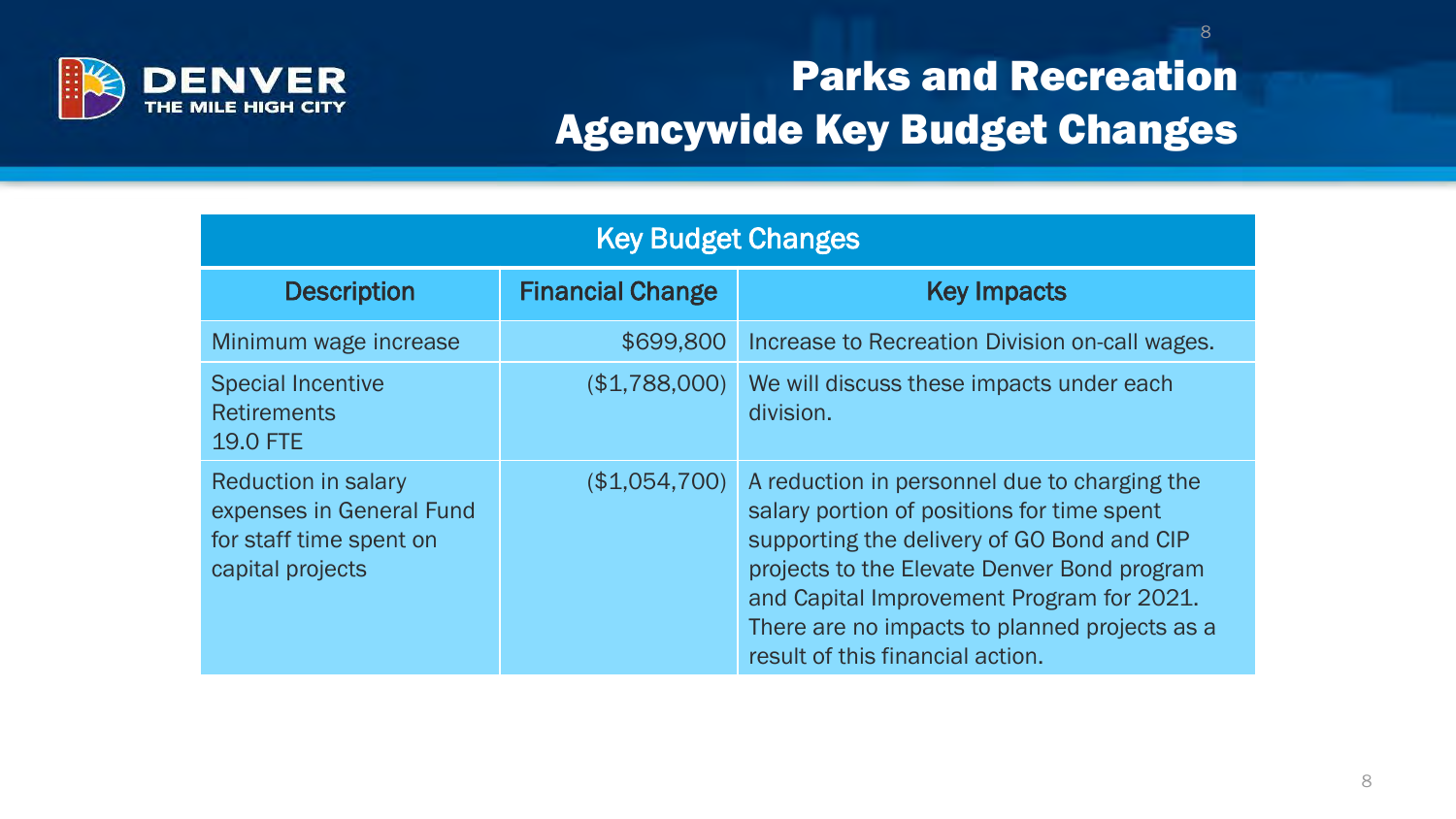

## Administration Division 2021 Budget by Expenditure Activity

The Administration Division - Provides overall strategic leadership for the department, with a vision of sustainability, equity, and strong economics. The division is comprised of the Manager's Office, Community Engagement, Partnerships, Finance/Accounting, Contract Management, Marketing/Communications, Technology, Permitting and Safety.

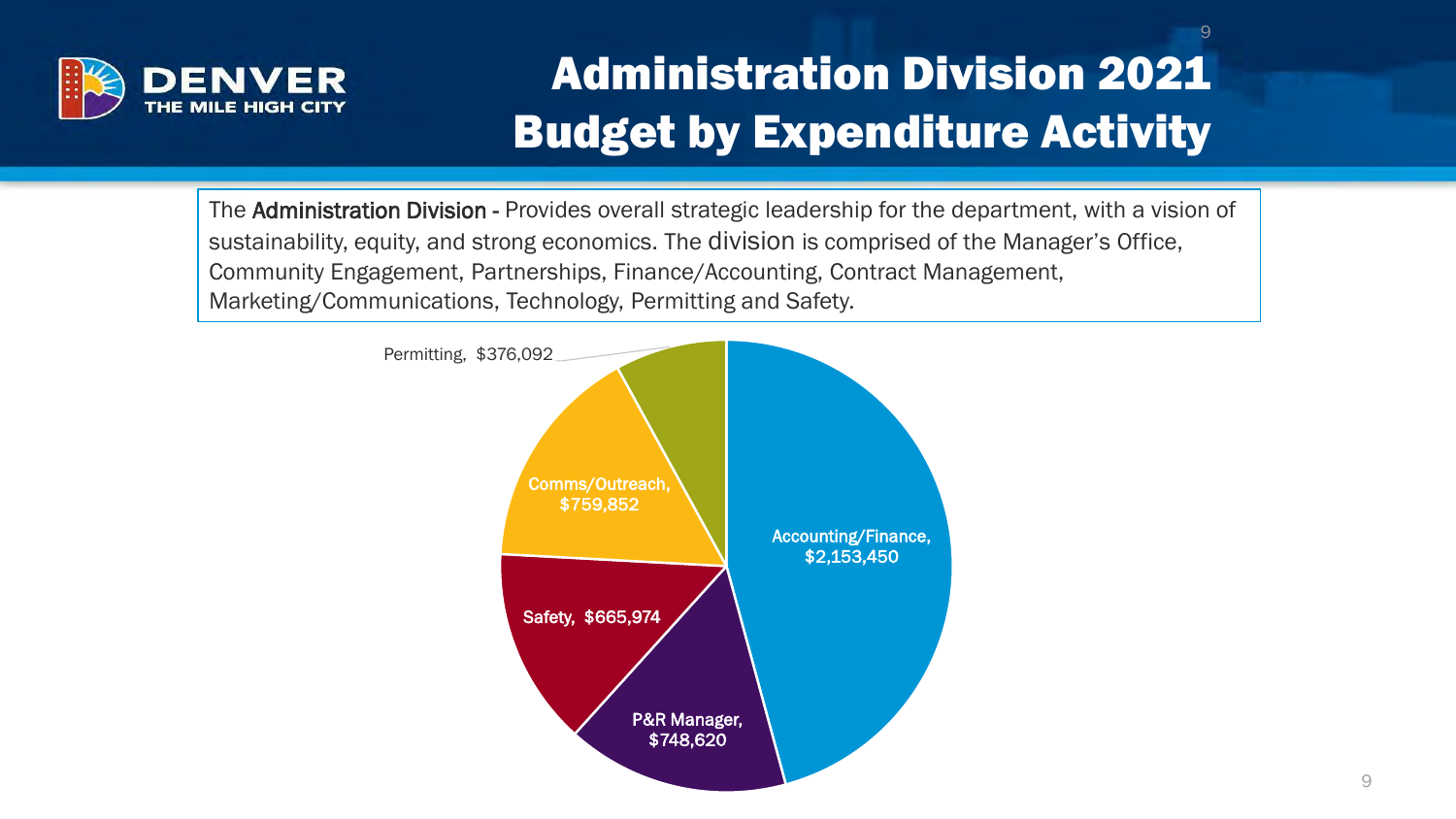

### Administration Division Key Budget Changes

| <b>Reductions</b>                                          |                         |                                                                                                                                                                                             |  |
|------------------------------------------------------------|-------------------------|---------------------------------------------------------------------------------------------------------------------------------------------------------------------------------------------|--|
| <b>Description</b>                                         | <b>Financial Change</b> | <b>Key Impacts</b>                                                                                                                                                                          |  |
| Administrative<br><b>Support Positions</b><br>$(3.40$ FTE) | (\$191,700)             | 1.0 Contract Administrator; 1.0 Permitting Staff, 2.4<br>Accounting Techs; delays in response time for permits<br>and accounting related deadlines will be a result of<br>these reductions. |  |
| Supplies,<br>Services, On-calls                            | (\$95,000)              | Agencywide reduction to training and education.<br>Reductions in on-call dollars. The key impact is staff<br>morale due to the reduction in training and education.                         |  |

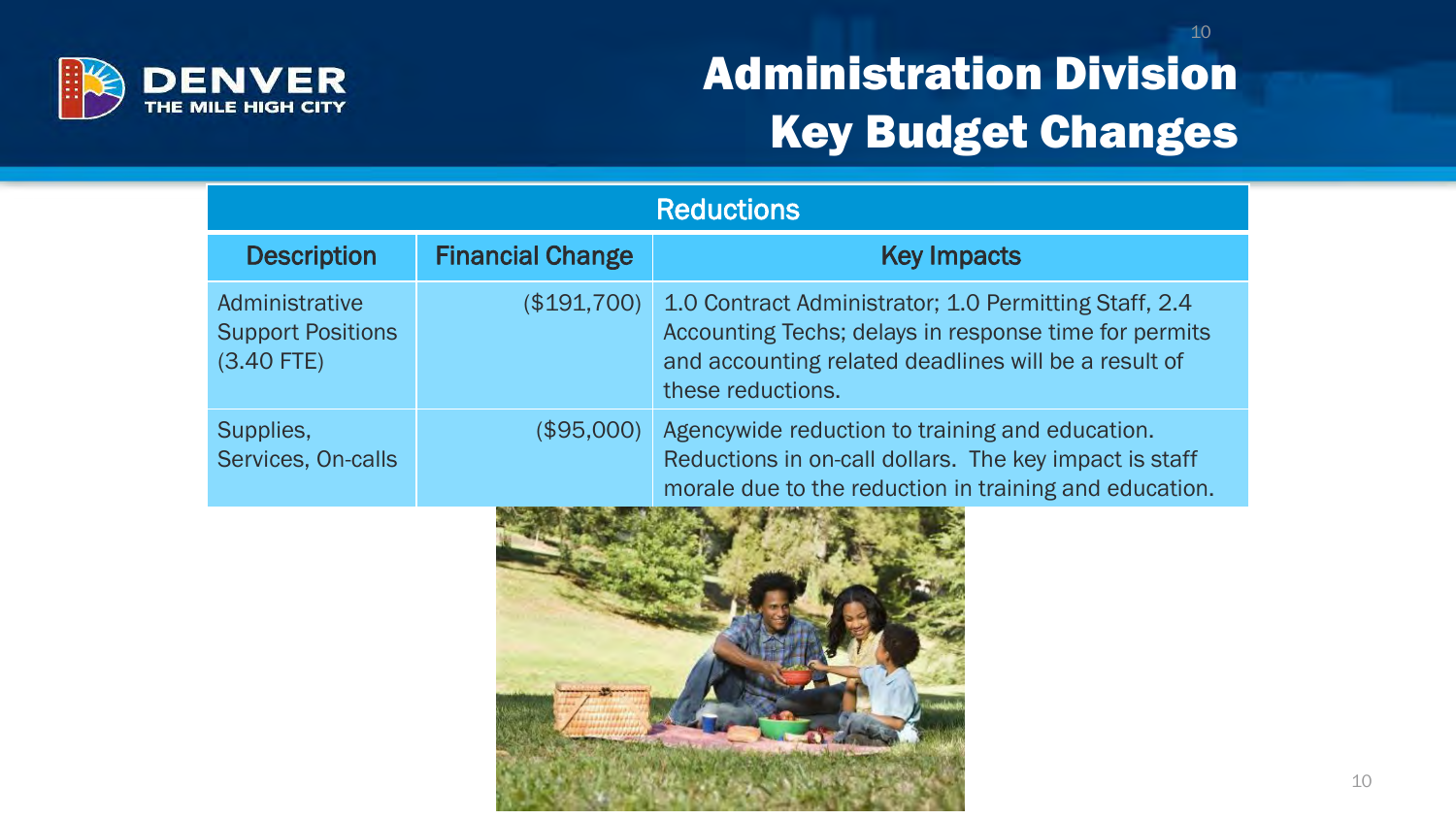

### Parks and Planning Division 2021 Budget by Expenditure Activity

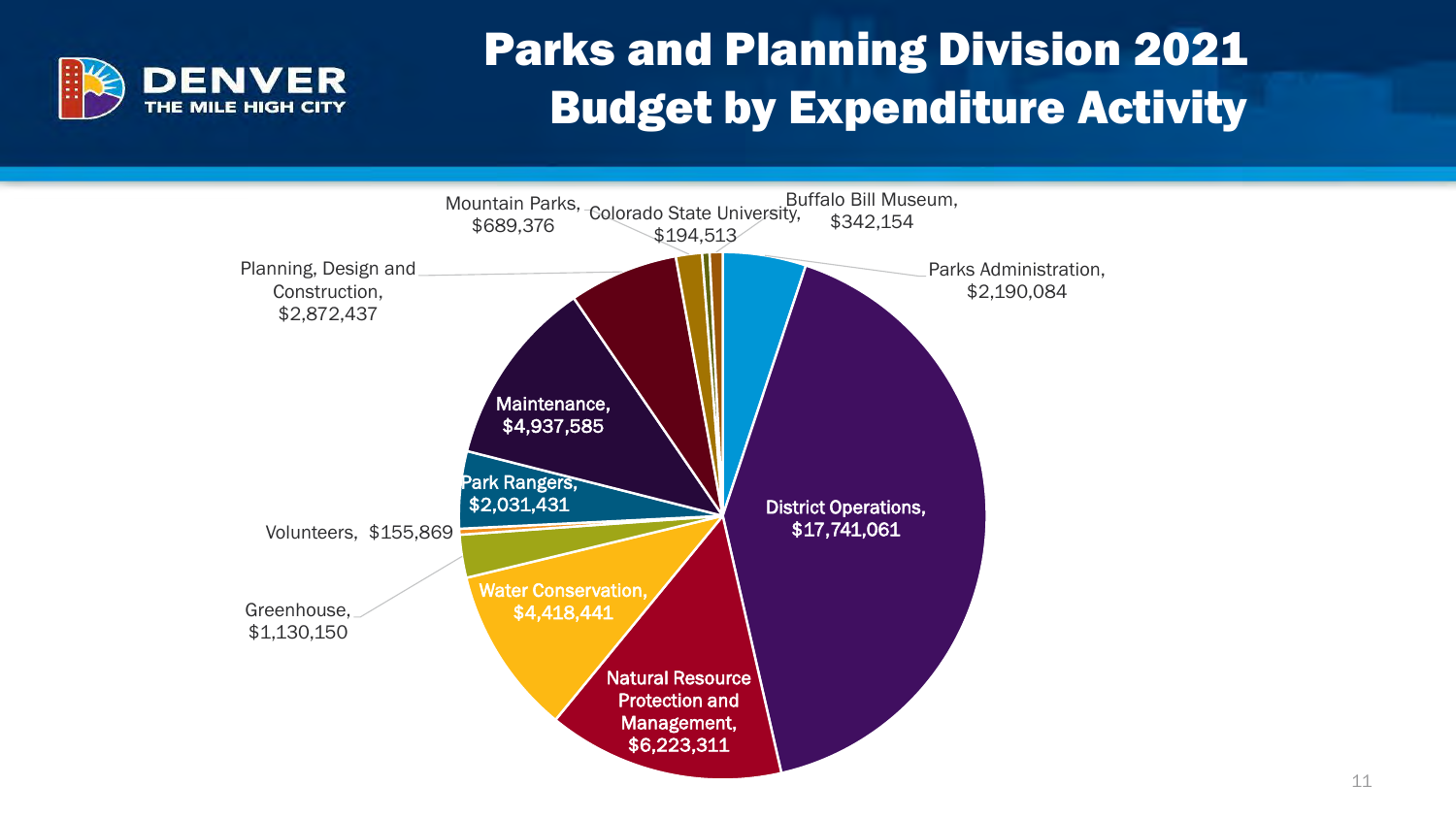

## Parks and Planning Division Impact Overview

#### Reduced Frequency of Park Maintenance Tasks

- Trash Collection
- Mowing
- Trimming
- Less Flowerbeds Planted

#### Not Impacted

- Trees planted
- Water

#### COVID-19 Continued Response

- Handwashing stations
- Residential Snow Response Parks CDL's to Support DOTI due to staffing reductions.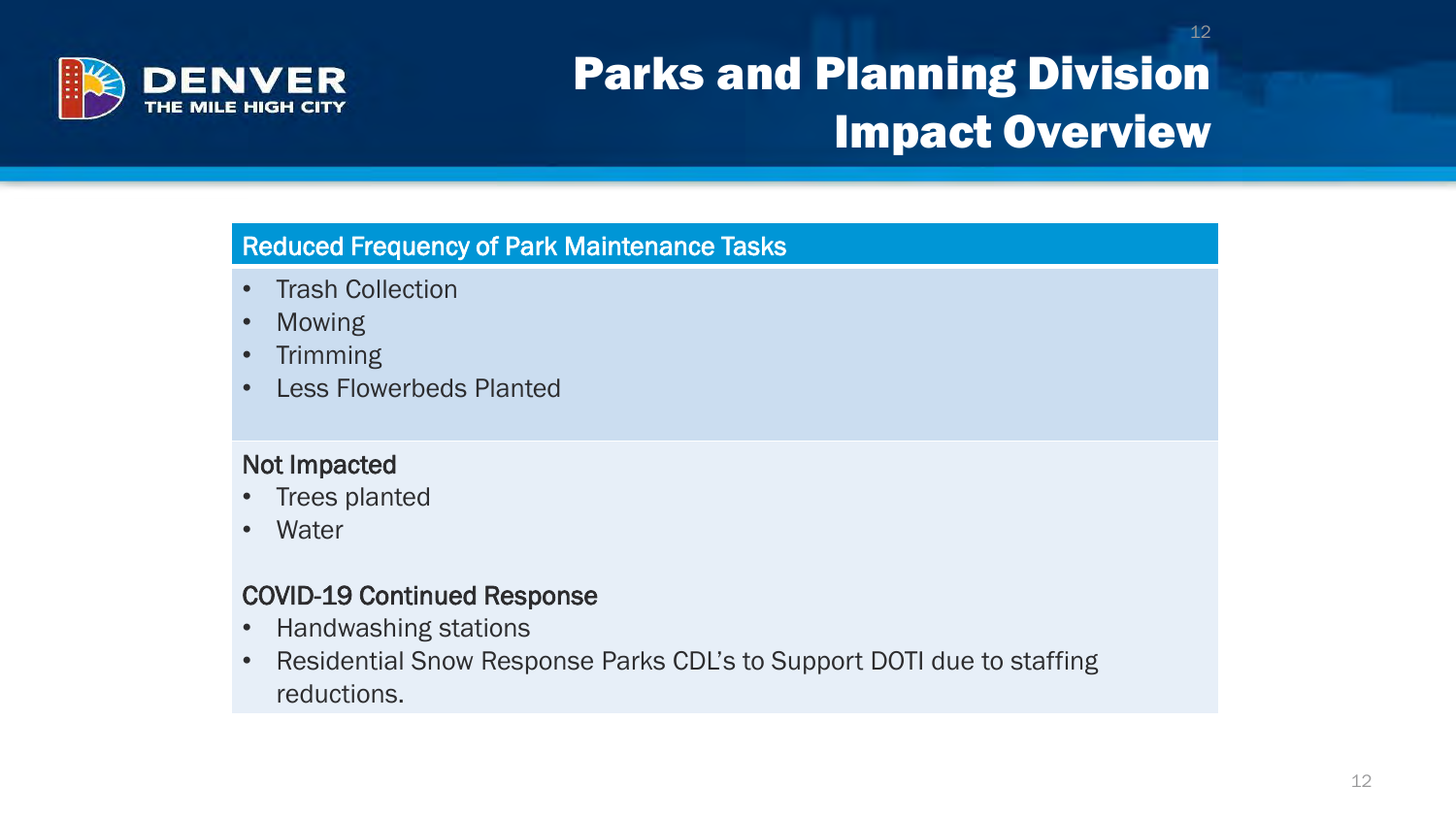

## Parks Division Key Budget Changes

| <b>Reductions</b>                       |                            |                                                                                                                                                                                                                                                       |  |
|-----------------------------------------|----------------------------|-------------------------------------------------------------------------------------------------------------------------------------------------------------------------------------------------------------------------------------------------------|--|
| <b>Description</b>                      | <b>Financial</b><br>Change | <b>Key Impacts</b>                                                                                                                                                                                                                                    |  |
| Reduction in Parks Division FTE's.      | (\$1,113,500)              | A decrease in personnel services to freeze the<br>equivalent of 7.13 full-time positions for part or<br>all of 2021 and reducing budget available to<br>hire part-time employees. Decrease of 80-100<br>part-time employees in parks.                 |  |
| <b>Parks Division Services/Supplies</b> | (\$525,000)                | Three parts to this reduction. (\$175,000)<br>urban park maintenance contracted services<br>such as portolets and median maintenance;<br>(\$250,000); construction project management<br>consulting; (\$100,000) Forestry SmartAsh<br>Media Campaign. |  |
| <b>Forestry On-calls</b>                | (\$315,000)                | Mitigating this reduction by utilizing a special<br>revenue fund to continue planting, watering<br>and pruning trees.                                                                                                                                 |  |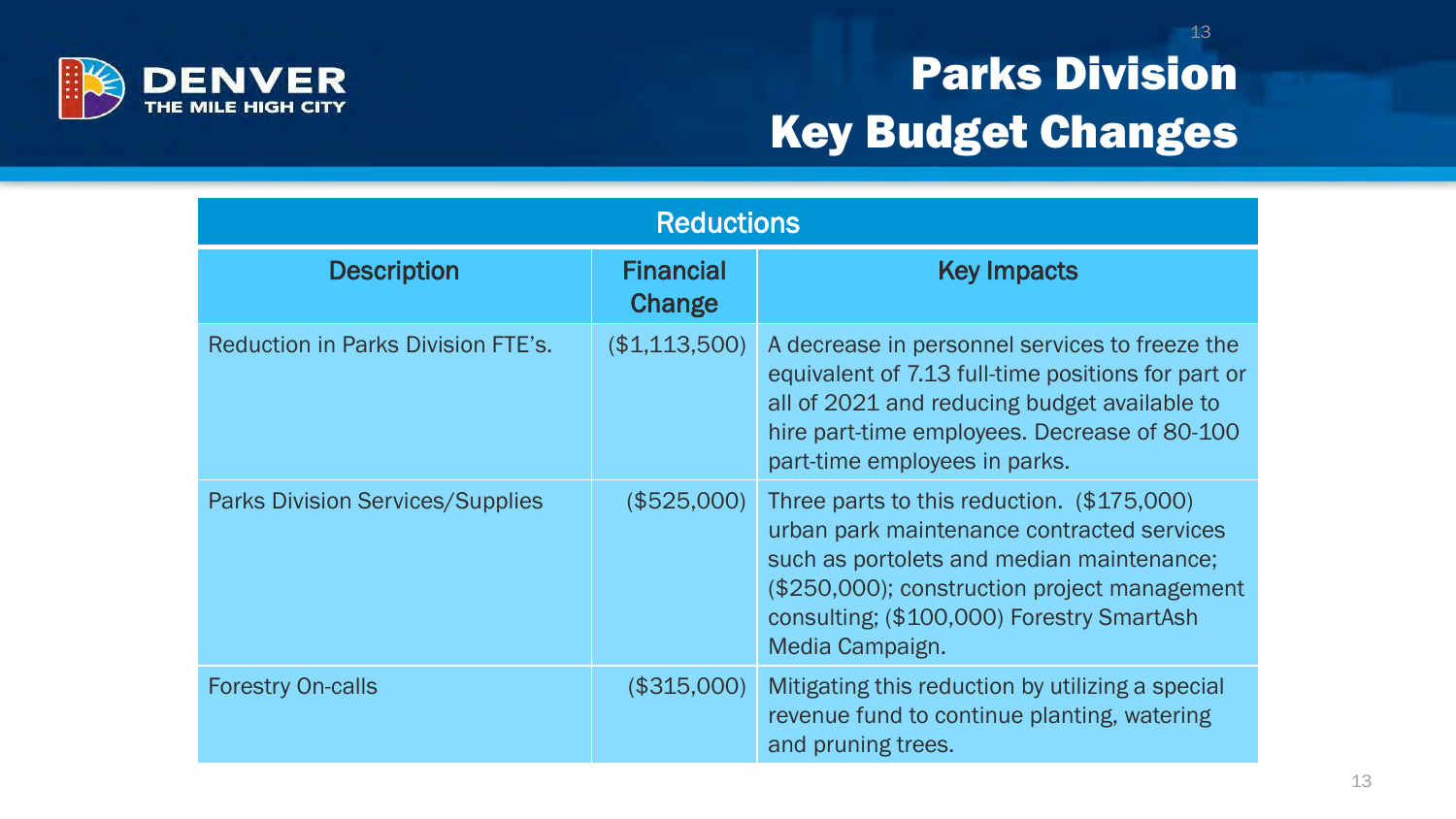

## Parks Division Key Budget Changes

| <b>Expansions</b>                                                            |                            |                                                                                                                                                                                                               |  |
|------------------------------------------------------------------------------|----------------------------|---------------------------------------------------------------------------------------------------------------------------------------------------------------------------------------------------------------|--|
| <b>Description</b>                                                           | <b>Financial</b><br>Change | <b>Key Impacts</b>                                                                                                                                                                                            |  |
| Increase acreage in the<br>Northwest (NW) and the<br>Northeast (NE) District | \$175,600                  | An increase in personnel services due to the addition<br>of two Crew Leads and part-time employees<br>equivalent to 1.2 FTE to support the new acres being<br>added to the Denver Park system starting in Q2. |  |
| Increase acreage in the<br>Northwest (NW) and the<br>Northeast (NE) District | \$188,000                  | An increase in services and supplies to support the<br>addition of park acres in the NW District and the NE<br>District.                                                                                      |  |
| Capital Equipment (CE)                                                       | \$463,500                  | CE for the expansions in NW District, NE District and<br>regular non-Fleet replacement.                                                                                                                       |  |
| 811 Call Before You Dig                                                      | \$25,000                   | State mandated legislation requiring fee of \$1.49 per<br>811 call before you dig locate request. This is for park<br>owned and maintained properties. (State Bill 18-167).                                   |  |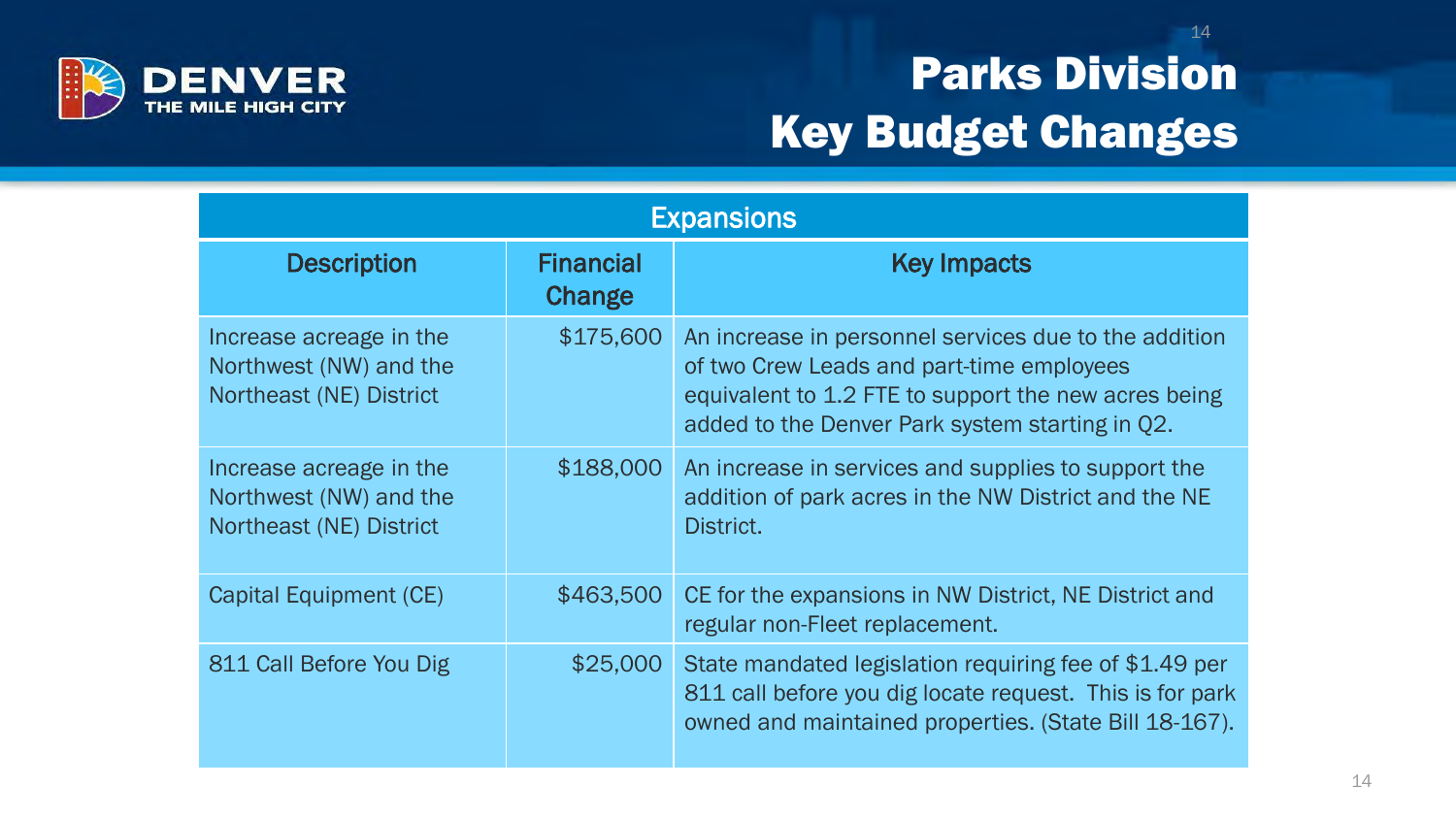

#### Recreation Division

15

• The Recreation Division - Staffs and operates 30 recreation centers, 31 swimming pools, and offers programming in 10 areas ranging from Youth Sports to Aquatics.

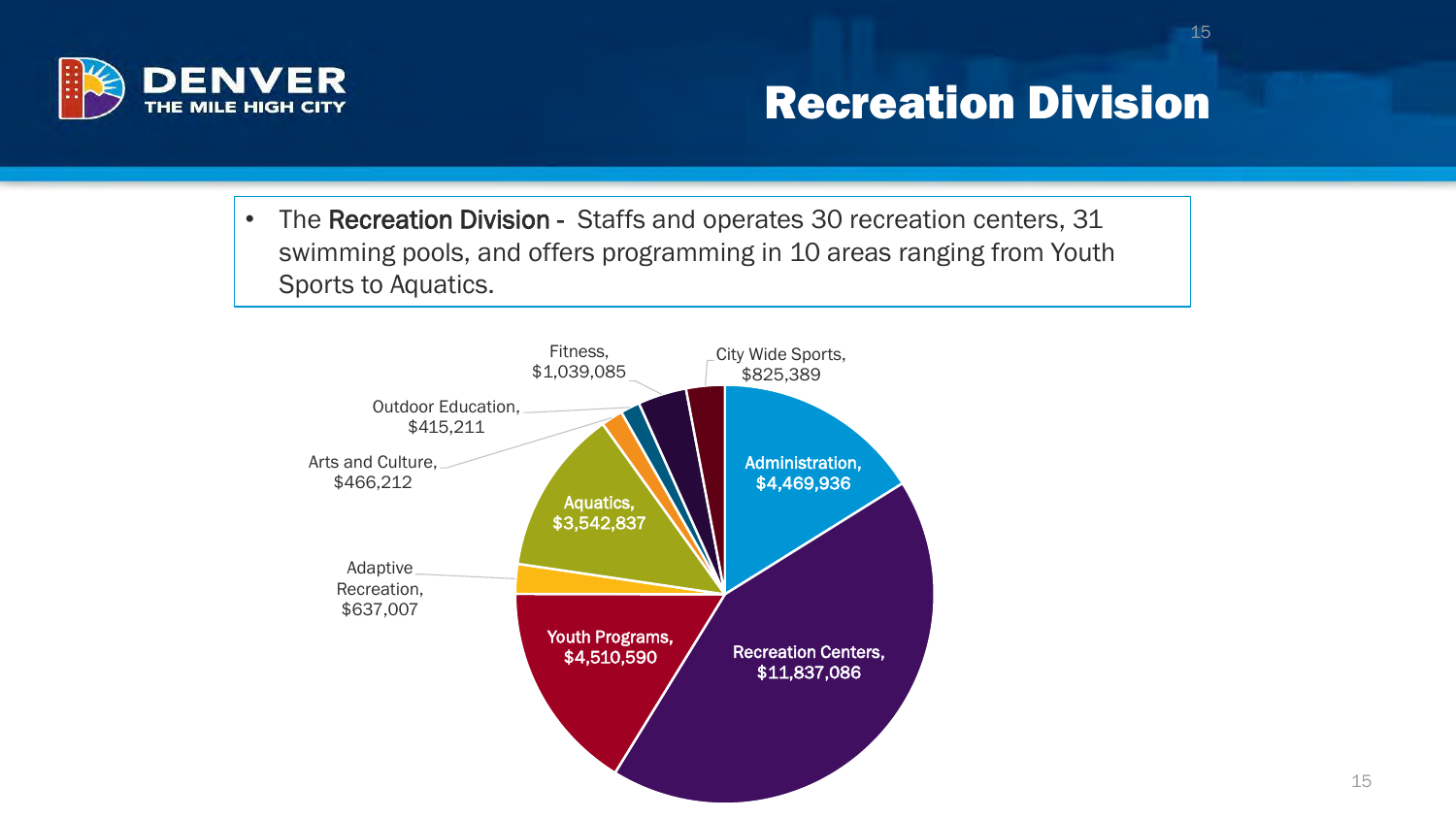

### Parks and Planning Division Impact Overview

#### Recreation Impacts

- *Regional Recreation Center Hours*
- *Programs*

#### *NOT IMPACTED*

- *Local and Neighborhood Recreation Center Hours*
- *MY Denver*
- *MY Denver PRIME*
- *Meal Distribution Sites*

#### *COVID-19 RESPONSE*

- *Recreation employees redeployed to support Parks Maintenance*
- *COVID-19 Testing Sites*
- *Homeless Shelters*
- *Learning Labs*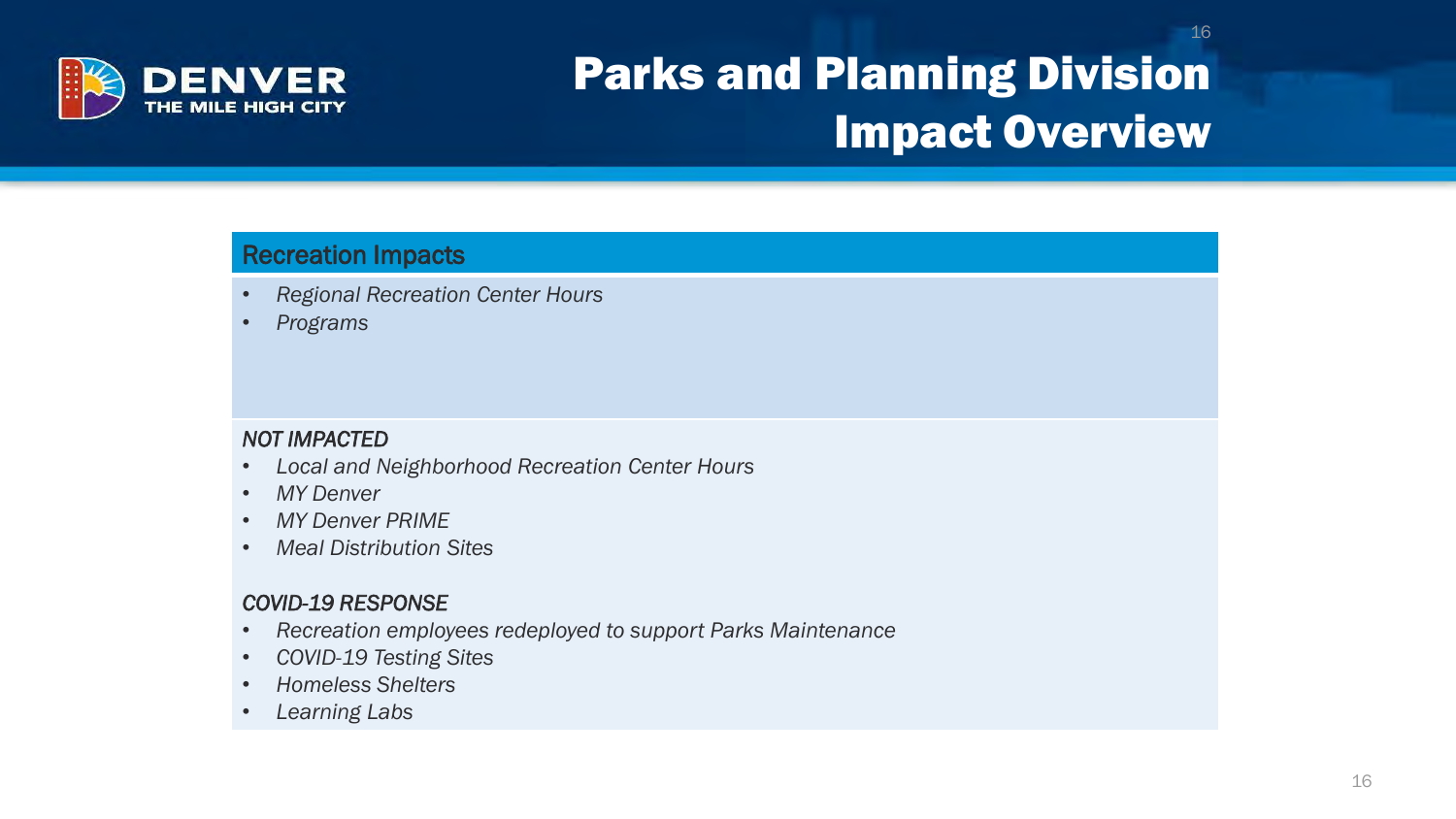

### Recreation Division Key Budget Changes

| <b>Reductions</b>                                            |                            |                                                                                                                                                                                                                                                               |  |
|--------------------------------------------------------------|----------------------------|---------------------------------------------------------------------------------------------------------------------------------------------------------------------------------------------------------------------------------------------------------------|--|
| <b>Description</b>                                           | <b>Financial</b><br>Change | <b>Key Impacts</b>                                                                                                                                                                                                                                            |  |
| <b>Recreation Center</b><br>Hours and<br>Programs            | (\$1,535,100)              | A decrease in personnel services to freeze the equivalent of<br>5.32 full-time positions for part or all of 2021 and reducing<br>budget available to hire part-time or seasonal employees due to<br>reduced regional recreation center hours and programming. |  |
| <b>Recreation Center</b><br>Supplies and<br><b>Materials</b> | (\$243,700)                | A temporary decrease in services and supplies due to the a<br>reduction in regional recreation center hours and recreation<br>programming.                                                                                                                    |  |



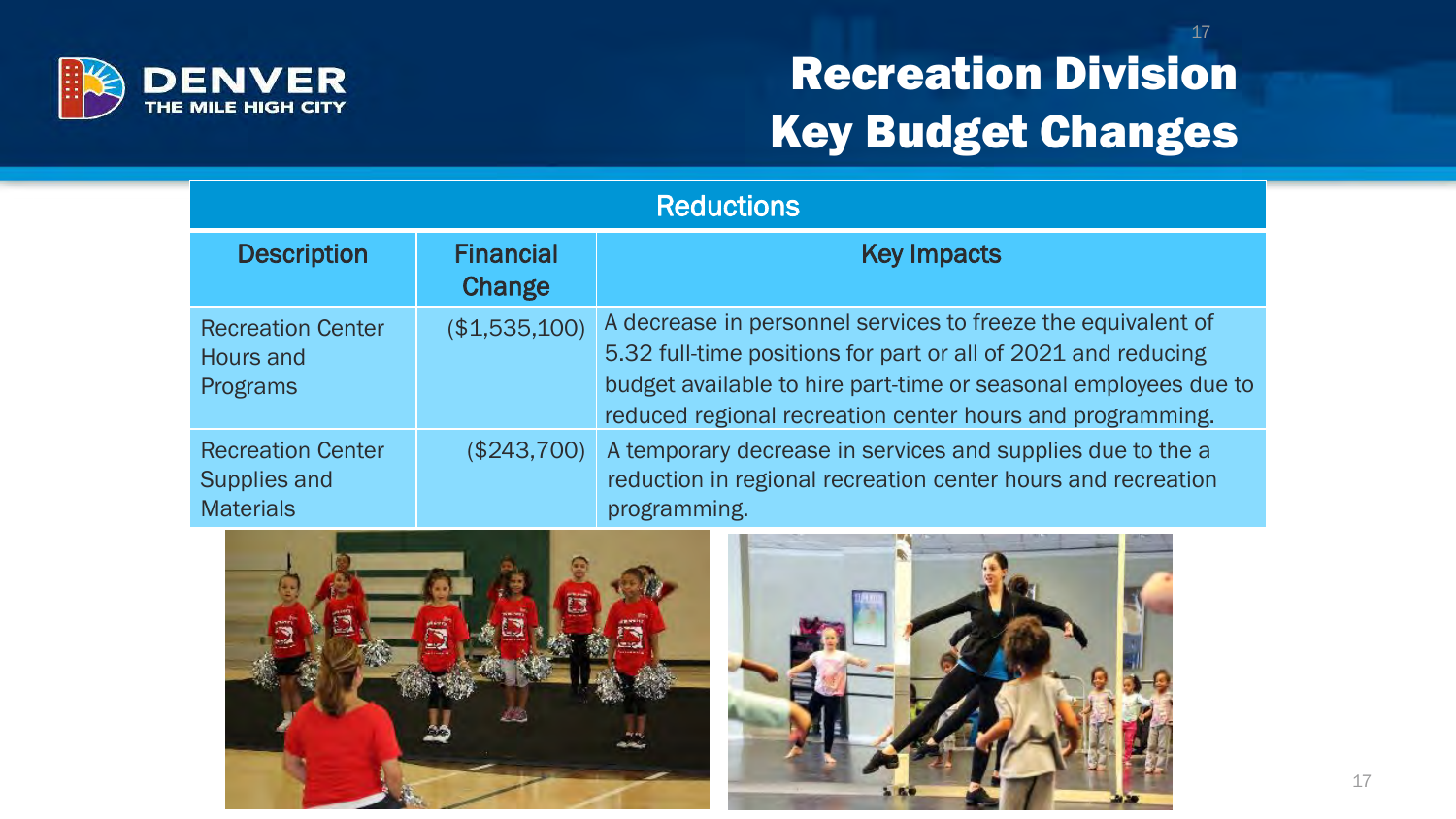

### Recreation Division Key Budget Changes

| <b>Expansions</b>                                                    |                            |                                                                                                                                            |  |
|----------------------------------------------------------------------|----------------------------|--------------------------------------------------------------------------------------------------------------------------------------------|--|
| <b>Description</b>                                                   | <b>Financial</b><br>Change | <b>Key Impacts</b>                                                                                                                         |  |
| Janitorial/COVID-19<br><b>Cleaning and Capital</b><br>Equipment (CE) | \$325,000                  | \$250,000 Janitorial price increase, COVID-19 cleaning;<br>\$75,000 CE Replacements Weights/Cardio below \$5k<br>such as stationary bikes. |  |
| <b>Capital Equipment</b><br><b>Replacement (CE)</b>                  | \$175,000                  | Cardio and weights over \$5k such as treadmills.                                                                                           |  |



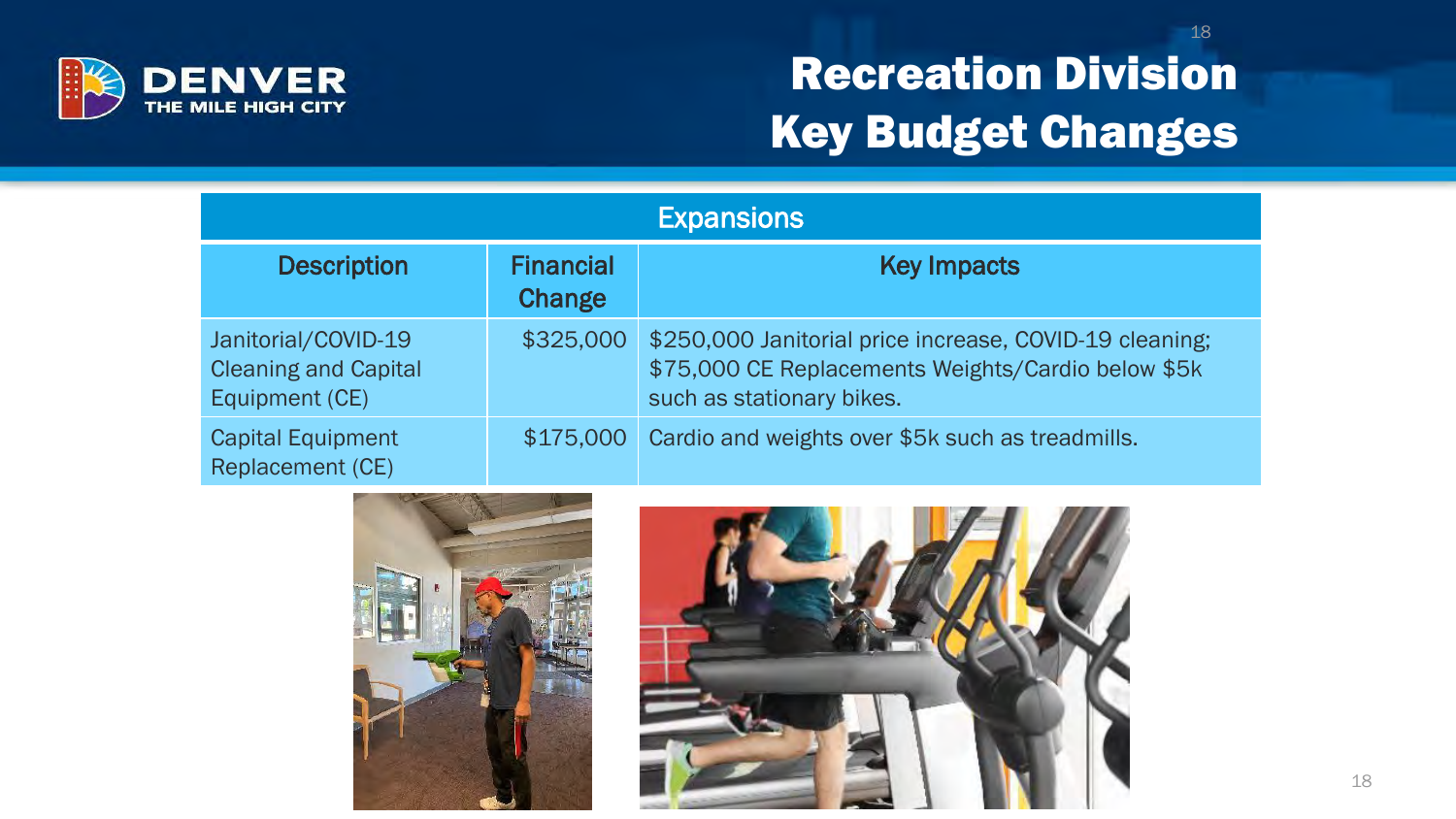

## Golf Enterprise Fund Key Strategic Metrics

19

Golf (enterprise fund) operates and maintains the city's eight golf facilities, one 27 hole golf complex and two 9-hole, par-3 courses; 90 holes of miniature golf, five driving ranges, eight pro shops at eight golf locations, and supports the 2nd largest Junior Golf Program of its kind in the nation.

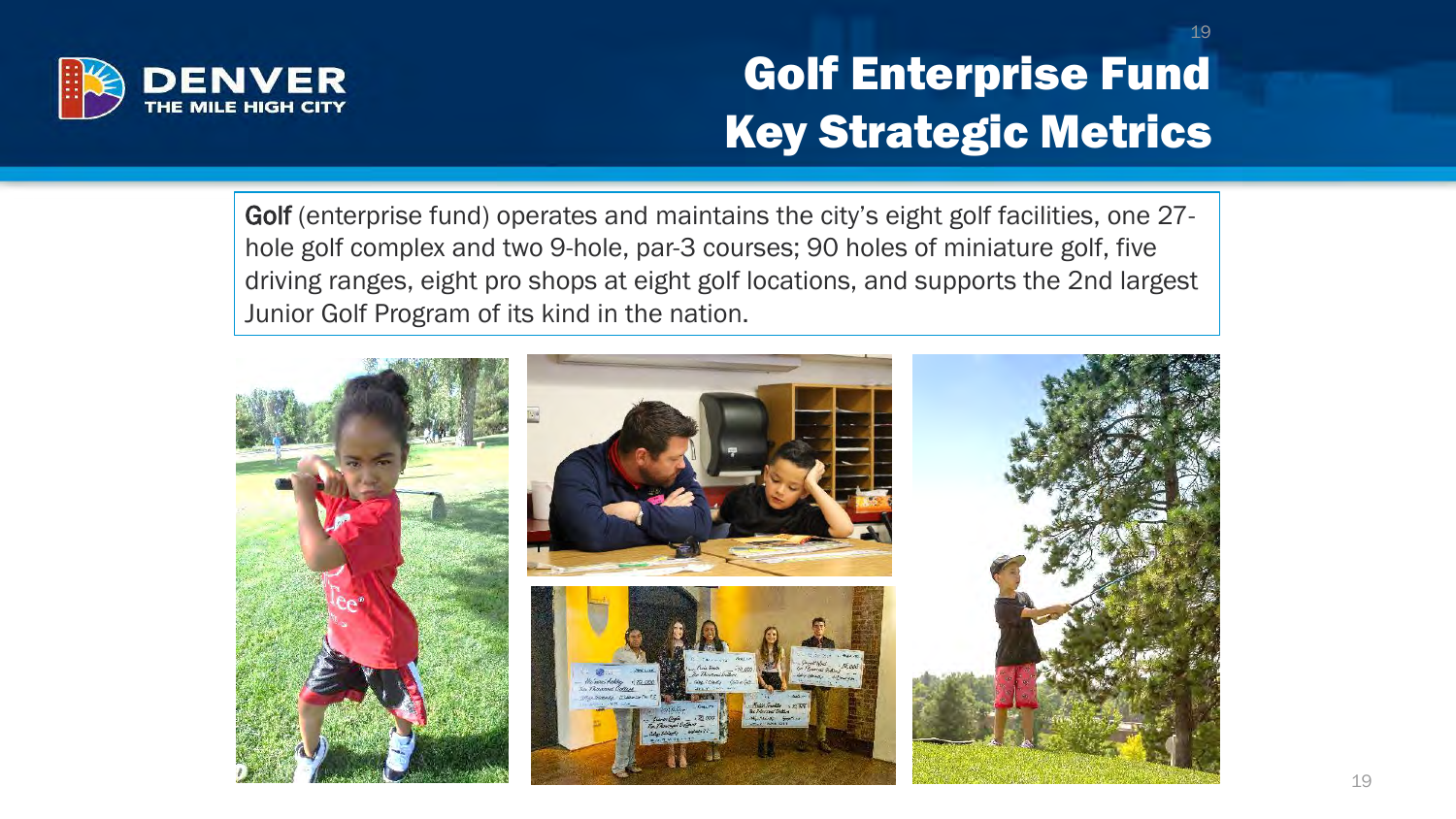

#### Golf Enterprise Fund Expenses, Revenues, and FTEs

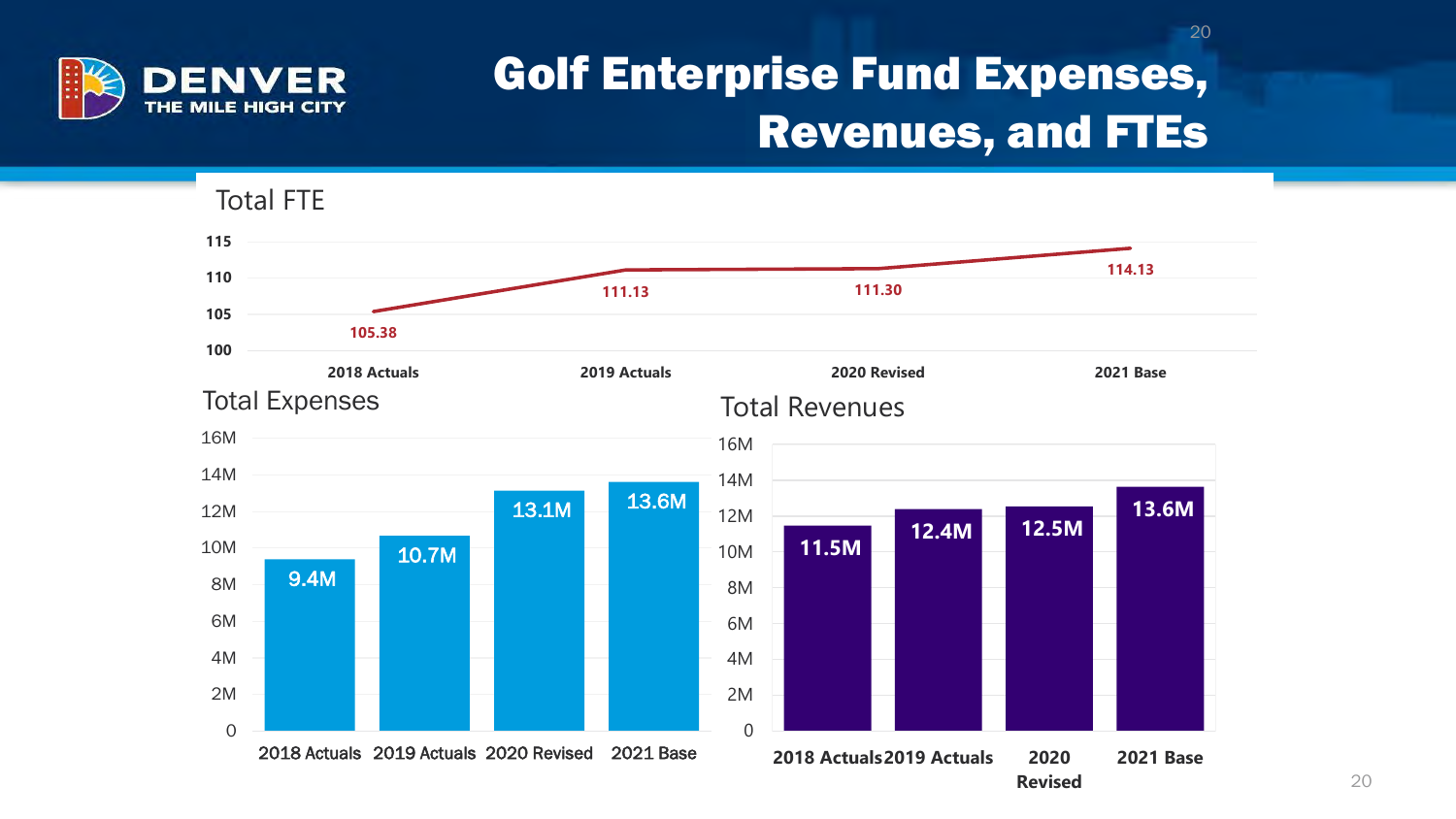

#### Parks and Recreation 2021 CIP



- DPR Financial Obligations include payments to the Sand Creek Greenway and Urban Drainage and Flood Control District.
- DPR annual capital maintenance projects include recreation center rehabilitation, citywide park walks improvements, playground rehabilitation, and other park capital rehabilitation projects.
- System enhancement projects funded by the annual CIP include:
	- \$2M for the phased construction of Heron Pond Park and Water Quality Improvements, which is further supplemented by Legacy funds.
	- \$2M for the critical safety improvements on the South Platte River Trail.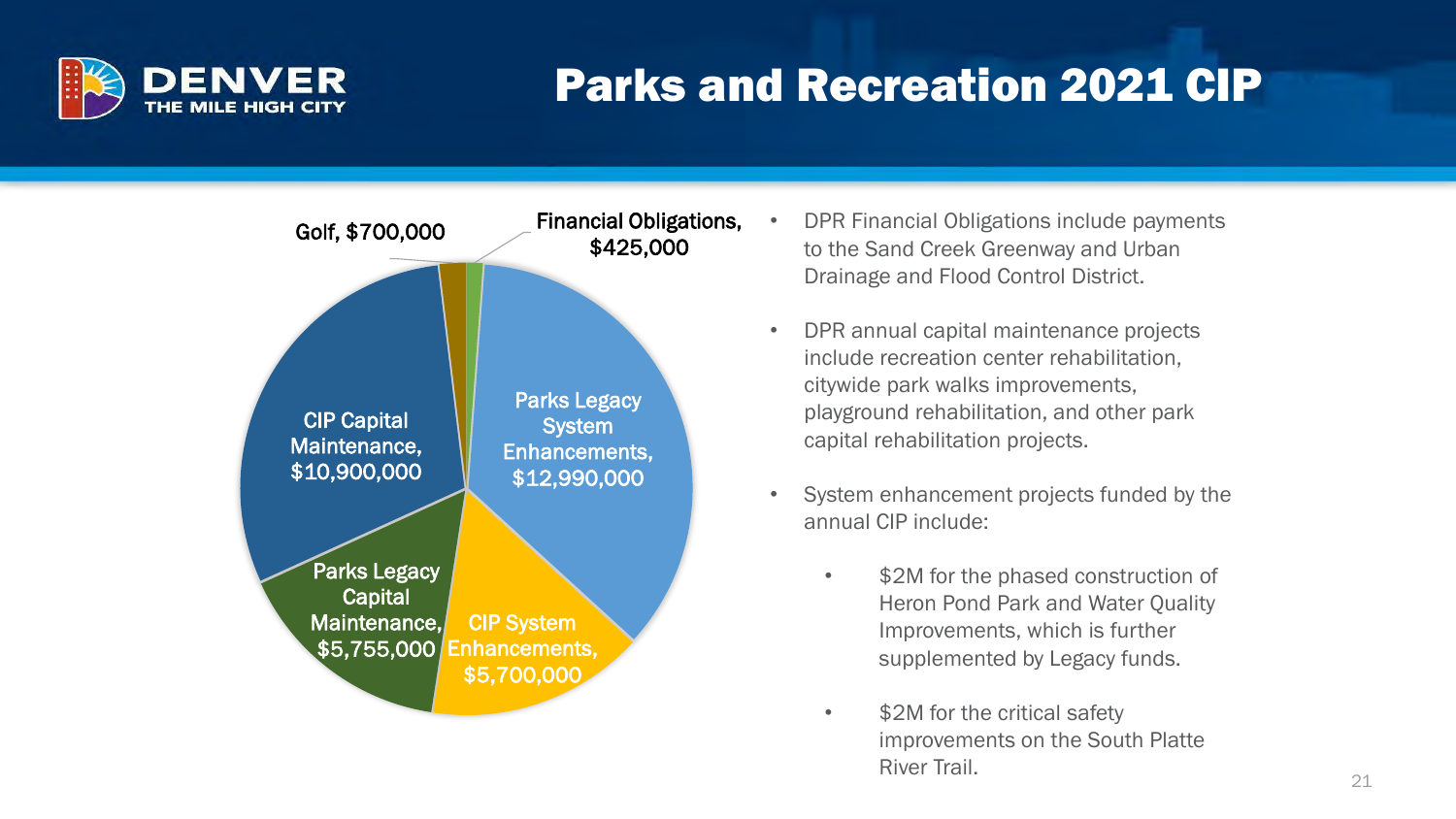

### Park Legacy Special Revenue Fund

| <b>Park Legacy Special Revenue Fund - 2021 Budget</b>     | <b>Amount</b> |
|-----------------------------------------------------------|---------------|
| <b>Personnel Services</b>                                 | \$2,874,924   |
| Services and Supplies                                     | \$9,705,851   |
| <b>Capital Equipment</b>                                  | \$5,710,000   |
| <b>Internal Services and Misc.</b>                        | \$100,000     |
| Transfer Out to Capital Improvement Funds 36045 and 36050 | \$18,745,000  |
| <b>Park Legacy Total</b>                                  | \$37,135,775  |